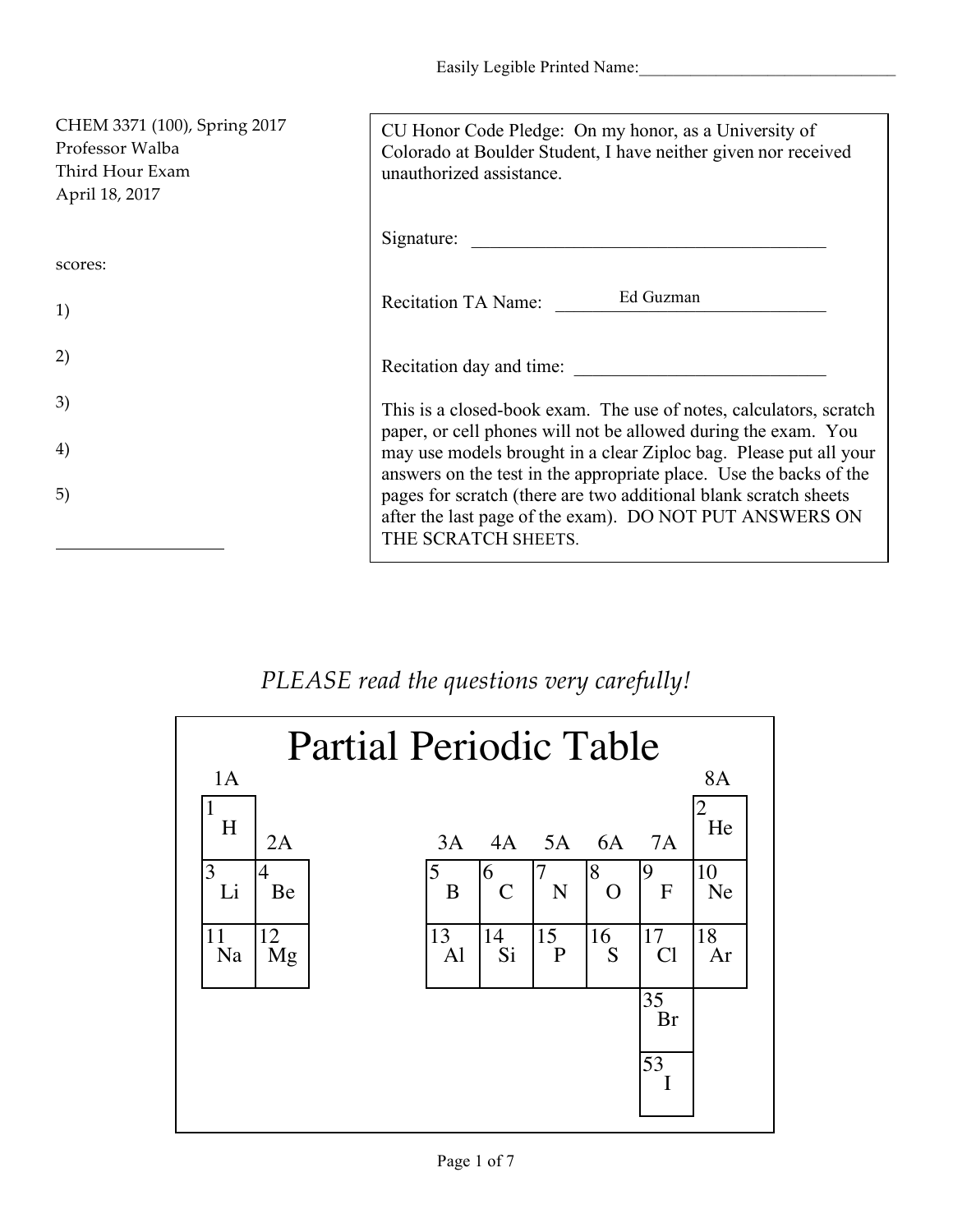1 (20 pts) a) The relative stability of acid derivatives is a simple but powerful concept for understanding important properties, such as their relative rates of hydrolysis. Arrange the following acid derivatives in order of increasing reactivity towards hydrolysis in aqueous base  $(H_2O, NaOH)$  by putting the compound numbers in the boxes below.



b) For the compounds below, rotation about the bond indicated by the arrows occurs. But, this rotation is much faster for one of the compounds than for the other. Circle the compound with faster rotation about the indicated bond.



c) Give a short argument to explain your answer in part b) above. Please use resonance structures to augment your written argument.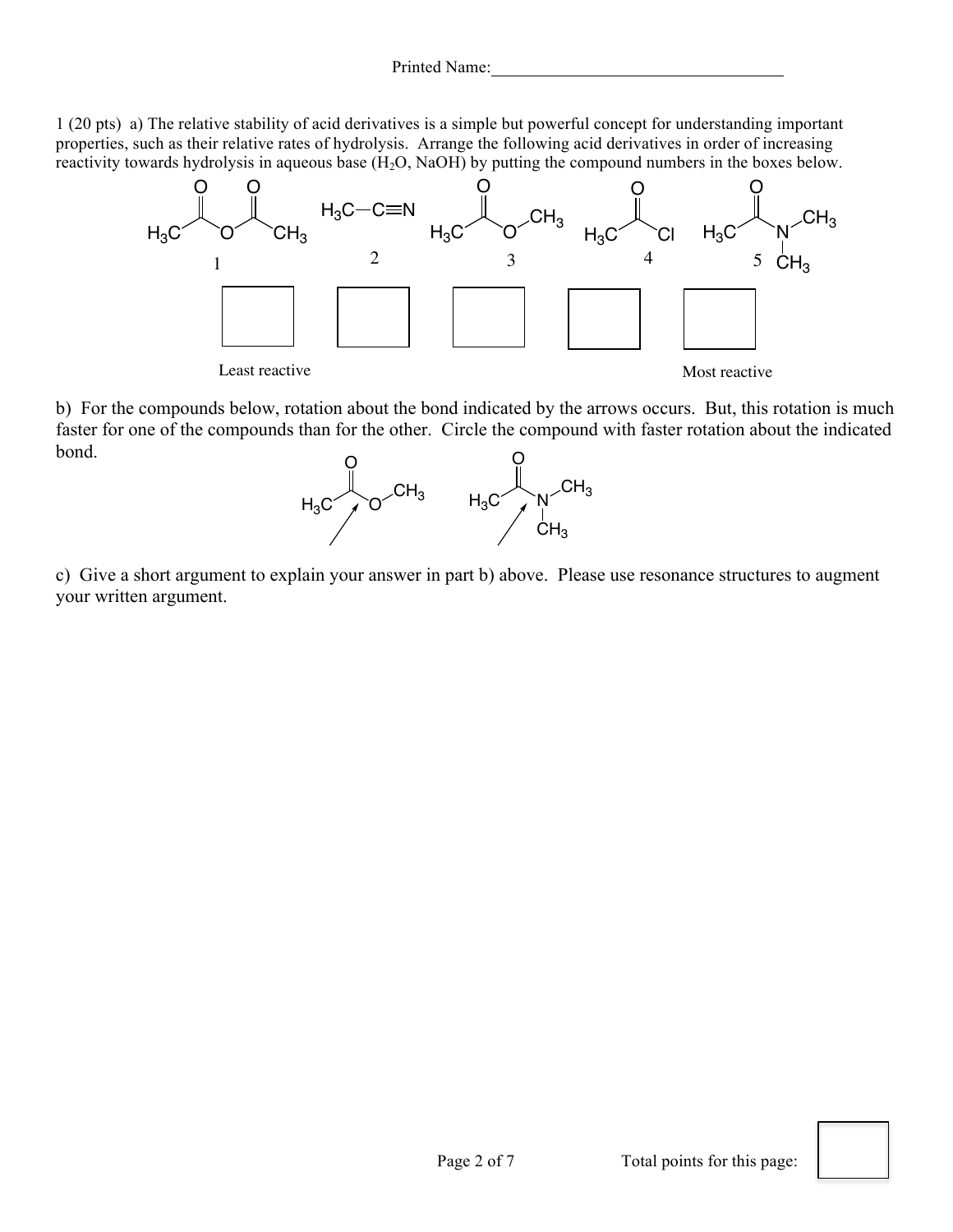## 1. – Continued

c) For Brønsted acid-base reactions the energy barrier between the acid and conjugate base is typically very small (Brønsted acid-base reactions are very fast). For this reason, energy diagrams describing the relative energies (stabilities) of acid and conjugate base often leave out a transition state, and simply put the two species on the energy diagram one above the other with a vertical arrow, to illustrate their relative energies. Complete energy diagrams for the four acid-base reactions given below. The structures of the acids are given, you need to put the structures of the acids AND conjugate bases on the diagram.

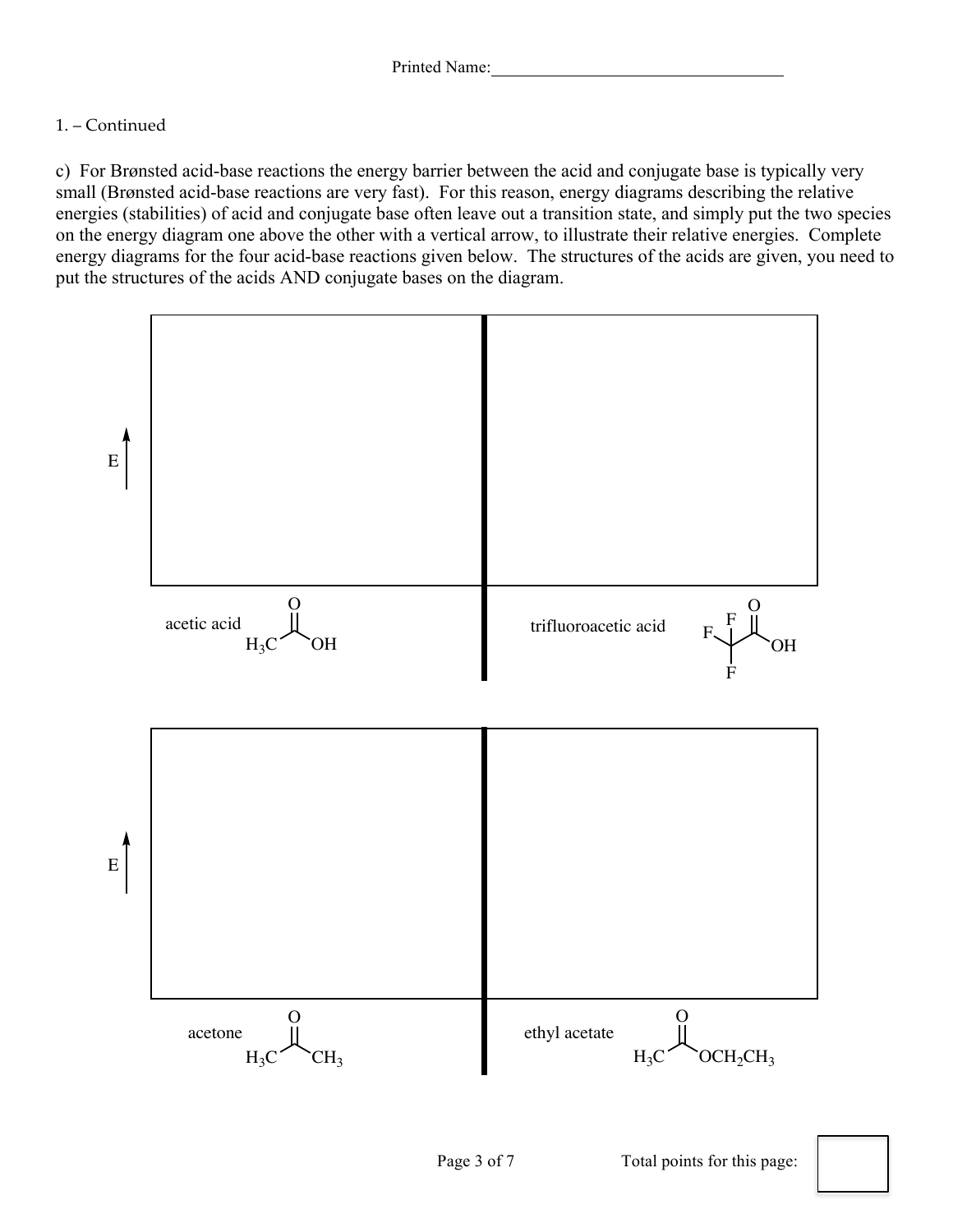2) (20 pts) Give the **single major product (or two major products, if you think two are formed)** for each of the following reactions, carefully showing stereochemistry using wedges and dashes if appropriate. If a racemate is formed, show only one enantiomer and label it "rac." Assume chiral starting materials are single pure enantiomers unless they are labeled "rac."

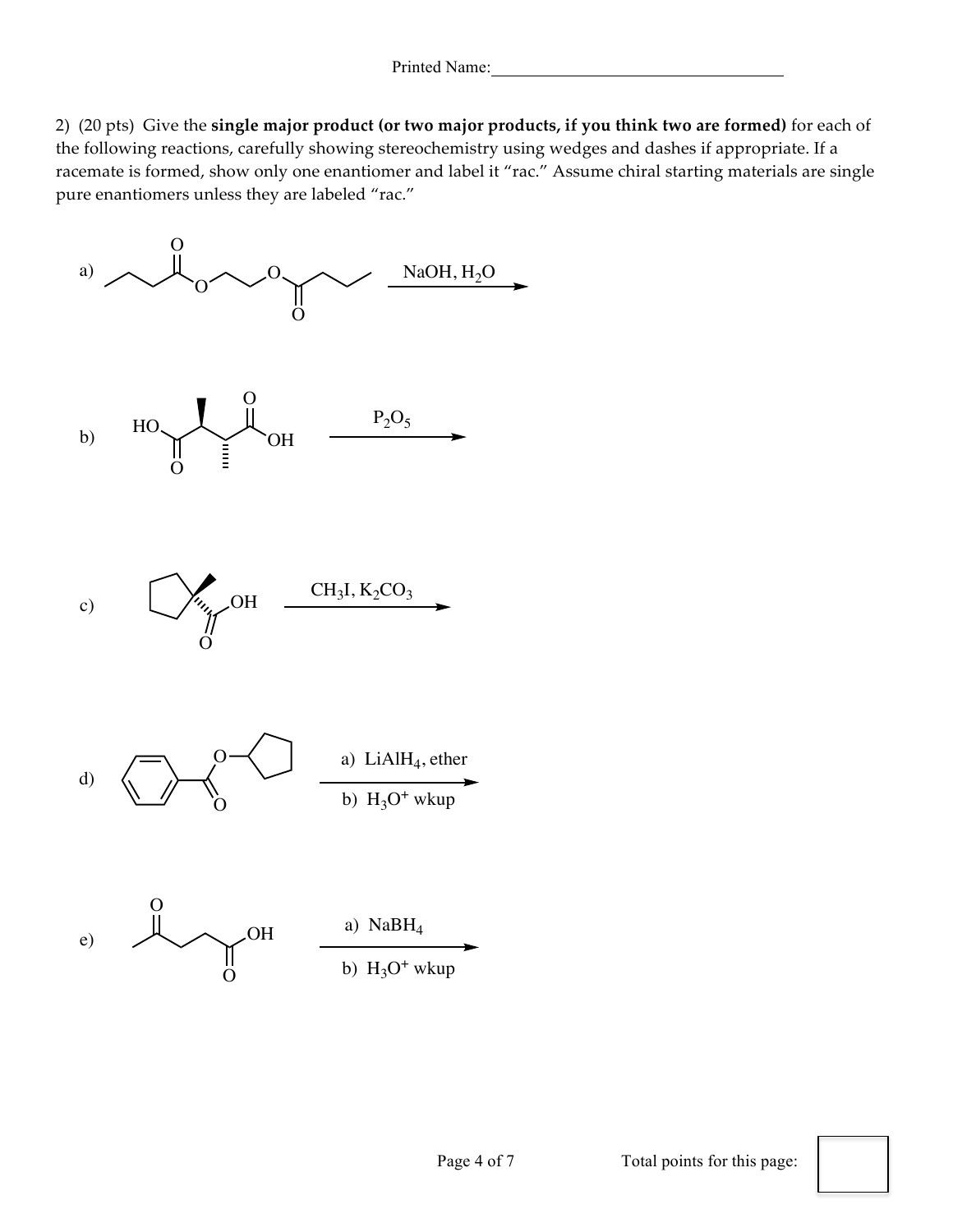3) (20 pts) Propose reagents for accomplishing each of the following transformations. For reactions involving sequential addition of reagents, label the two parts of the reaction using letters. Your synthesis may require multiple reactions, with isolation of intermediate products, to make the target. Use numbers to indicate individual steps in a multi-step synthesis. Make your synthesis efficient (i.e. the target product should be the major product). Assume chiral starting materials and products are single pure enantiomers unless they are labeled "rac." Assume you can buy any inorganic reagents you might need. If you need an organometallic reagent that's not commercial (assume only alkyllithium reagents are commercial), show how you would make it.

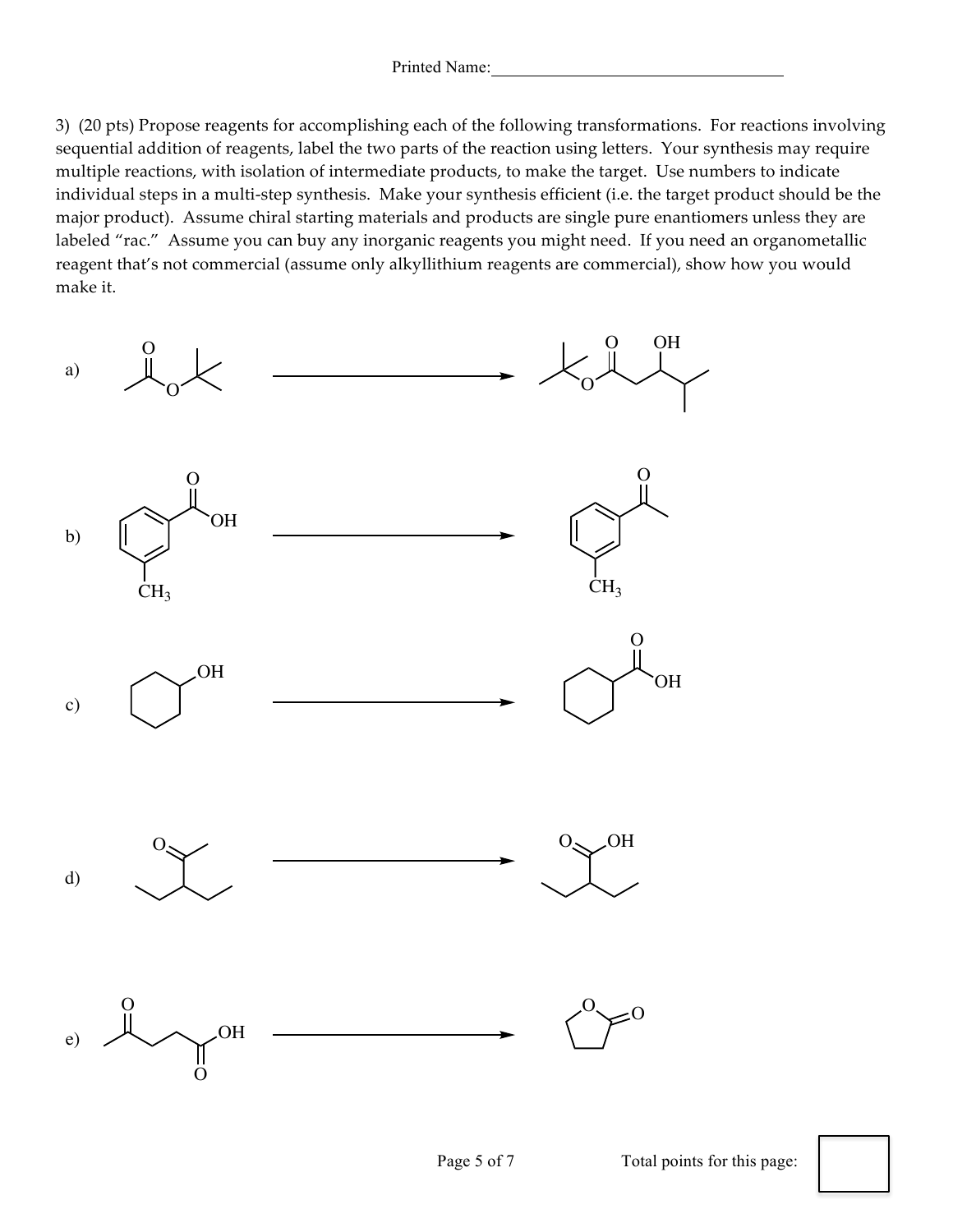4) (24 pts) Propose an arrow-pushing mechanism for each of the following reactions.